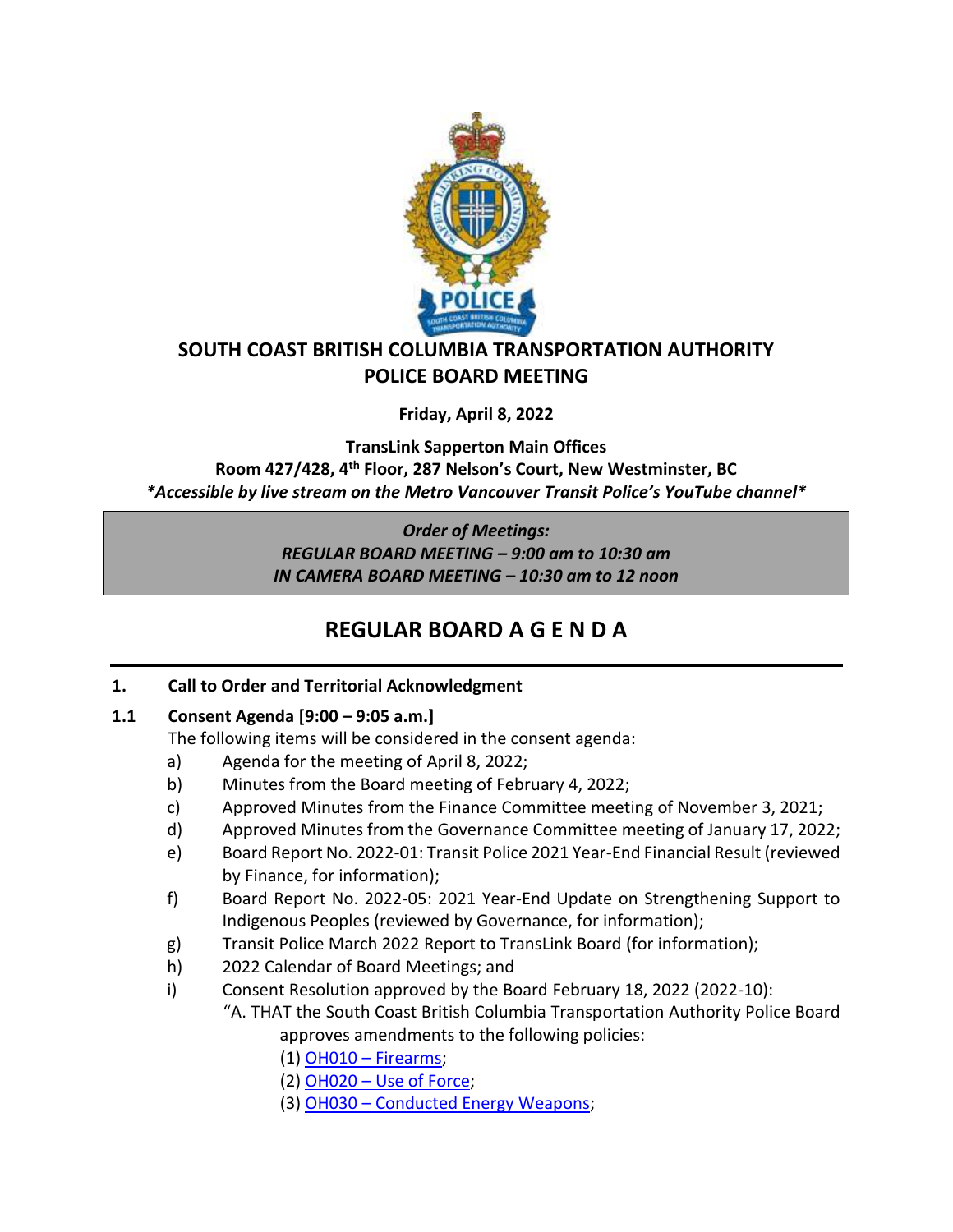- (4) OH040 [Physical Control;](https://transitpolice.ca/wp-content/uploads/2022/03/OH040-Physical-Control-TP2022-02-18_Redacted.secured.pdf)
- (5) OH050 [OC Aerosol;](https://transitpolice.ca/wp-content/uploads/2022/03/OH050-OC-Aerosol-TP2022-02-18_Redacted.secured.pdf)
- (6) OH060 [Impact Weapons;](https://transitpolice.ca/wp-content/uploads/2022/03/OH060-Impact-Weapons-TP2022-02-18_Redacted.secured.pdf)
- B. THAT the South Coast British Columbia Transportation Authority Police Board approves new policy OH080 – [Restraints;](https://transitpolice.ca/wp-content/uploads/2022/03/OH080-Restraints-TP2022-02-18_Redacted.pdf) and
- C. THAT the South Coast British Columbia Transportation Authority Police Board requests the Transit Police to post the new and amended policy chapters to the Transit Police website, once the policies are vetted pursuant to the *Freedom of Information and Protection of Privacy Act*."

## **1.2 RECOMMENDATION**

THAT the South Coast British Columbia Transportation Authority Police Board of Directors approves or receives for information the following items on the consent agenda:

- a) Agenda for the meeting of April 8, 2022;
- b) Minutes from the Board meeting of February 4, 2022;
- c) Approved Minutes from the Finance Committee meeting of November 3, 2021;
- d) Approved Minutes from the Governance Committee meeting of January 17, 2022;
- e) Board Report No. 2022-01: Transit Police 2021 Year-End Financial Result (reviewed by Finance, for information);
- f) Board Report No. 2022-05: 2021 Year-End Update on Strengthening Support to Indigenous Peoples (reviewed by Governance, for information);
- g) Transit Police March 2022 Report to TransLink Board (for information);
- h) 2022 Calendar of Board Meetings; and
- i) Consent Resolution approved by the Board February 18, 2022 (2022-10):
	- "A. THAT the South Coast British Columbia Transportation Authority Police Board approves amendments to the following policies:
		- (1) OH010 [Firearms;](https://transitpolice.ca/wp-content/uploads/2022/03/OH010-Firearms-TP2022-02-18_Redacted.secured.pdf)
		- (2) OH020 [Use of Force;](https://transitpolice.ca/wp-content/uploads/2022/03/OH020-Use-of-Force-TP2022-02-18_Redacted.secured.pdf)
		- (3) OH030 [Conducted Energy Weapons;](https://transitpolice.ca/wp-content/uploads/2022/03/OH030-Conducted-Energy-Weapon-TP2022-02-18_Redacted.secured.pdf)
		- (4) OH040 [Physical Control;](https://transitpolice.ca/wp-content/uploads/2022/03/OH040-Physical-Control-TP2022-02-18_Redacted.secured.pdf)
		- (5) OH050 [OC Aerosol;](https://transitpolice.ca/wp-content/uploads/2022/03/OH050-OC-Aerosol-TP2022-02-18_Redacted.secured.pdf)
		- (6) OH060 [Impact Weapons;](https://transitpolice.ca/wp-content/uploads/2022/03/OH060-Impact-Weapons-TP2022-02-18_Redacted.secured.pdf)
	- B. THAT the South Coast British Columbia Transportation Authority Police Board approves new policy OH080 – [Restraints;](https://transitpolice.ca/wp-content/uploads/2022/03/OH080-Restraints-TP2022-02-18_Redacted.pdf) and
	- C. THAT the South Coast British Columbia Transportation Authority Police Board requests the Transit Police to post the new and amended policy chapters to the Transit Police website, once the policies are vetted pursuant to the *Freedom of Information and Protection of Privacy Act*."

### **1.3 Items Removed from the Consent Agenda [9:05 – 9:15 a.m.]**

Any item removed from the Consent Agenda will be considered individually in numerical order. A separate motion will be required to consider, receive and/or approve each item.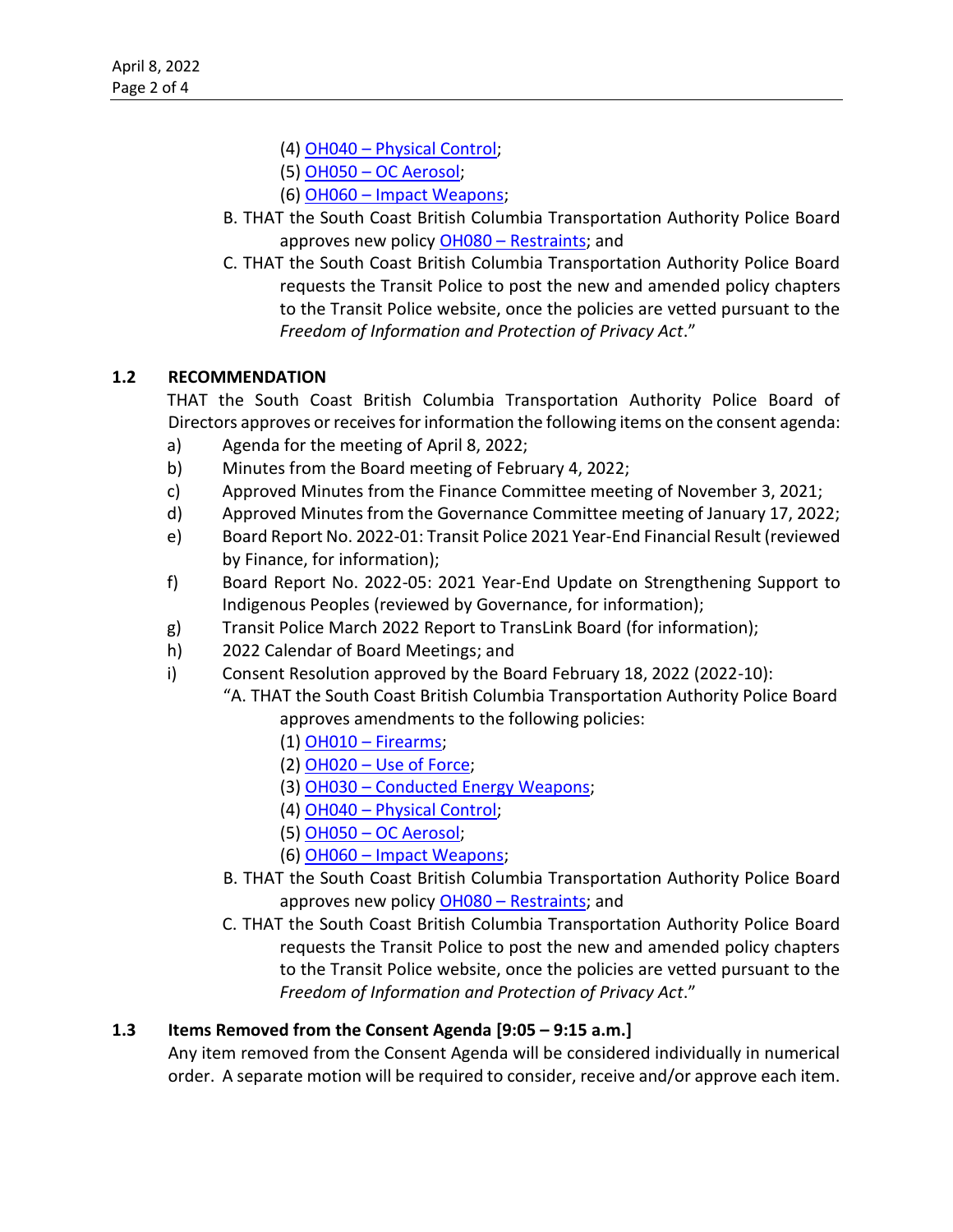- **2. Public Delegations: Community Remarks and/or Written Submissions** Remarks and/or written submissions from members of the community.
- **2.1 Presentation: Homeless Outreach – Cst. Bruce Shipley [9:15 – 9:30 a.m.]** The Board to receive a presentation from Constable Bruce Shipley in regards to Homeless Outreach efforts and initiatives at Transit Police.
- **2.2 Chief Officer Information Report – Chief Officer [9:30 – 9:45 a.m.]** Report from the Chief Officer to include the following:
	- Operations Division Update
	- Administration Division Update

#### **2.3 Strategic Plan Update [9:45 – 9:50 a.m.]**

The Board to receive an update on the new [Strategic Plan](https://transitpolice.ca/wp-content/uploads/2022/01/Transit-Police-Strategic-Plan-20211208-v10-FINAL-web-spreads.pdf) in regards to the timing and metrics for the Key Performance Indicators.

#### **3. Other Business**

#### **3.1 Diversity Initiatives [9:50 – 10:00 a.m.]**

As a standing item on the agenda, the Board to discuss diversity initiatives.

**3.2 Report from Chair, Finance Committee & Final Budget Report [10:00 – 10:10 a.m.] Board Report No. 2022-09: 2022 Transit Police Final Budget Submission**

The Board to receive an oral report from the Acting Chair of the Finance Committee regarding recent activities of the Committee. Board Report No. 2022-09: 2022 Transit Police Budget Submission is provided for the Board's endorsement and approval.

#### **3.3 RECOMMENDATION**

THAT the South Coast British Columbia Transportation Authority Police Board of Directors receive Report No. 2022-09: Transit Police Final Budget Submission and approve the Transit Police 2022 Final Budget in the amount of \$40,580,470.

#### **3.3 Report from Chair, Governance Committee [10:10 – 10:15 a.m.]**

The Board to receive an oral report from the Chair of the Governance Committee regarding recent activities of the Committee.

#### **3.3 British Columbia Association of Police Boards (BCAPB) [10:15 – 10:20 a.m.] Appointment of Representative for Executive Board and Annual Conference Details**

The Board to appoint/reappoint a Board Member to serve as its authorized representative on the BCAPB's Executive Board along with an alternate representative. The BCAPB's annual conference and AGM will be held in Surrey on May 26-27, 2022. Details are provided as well as a sponsorship request.